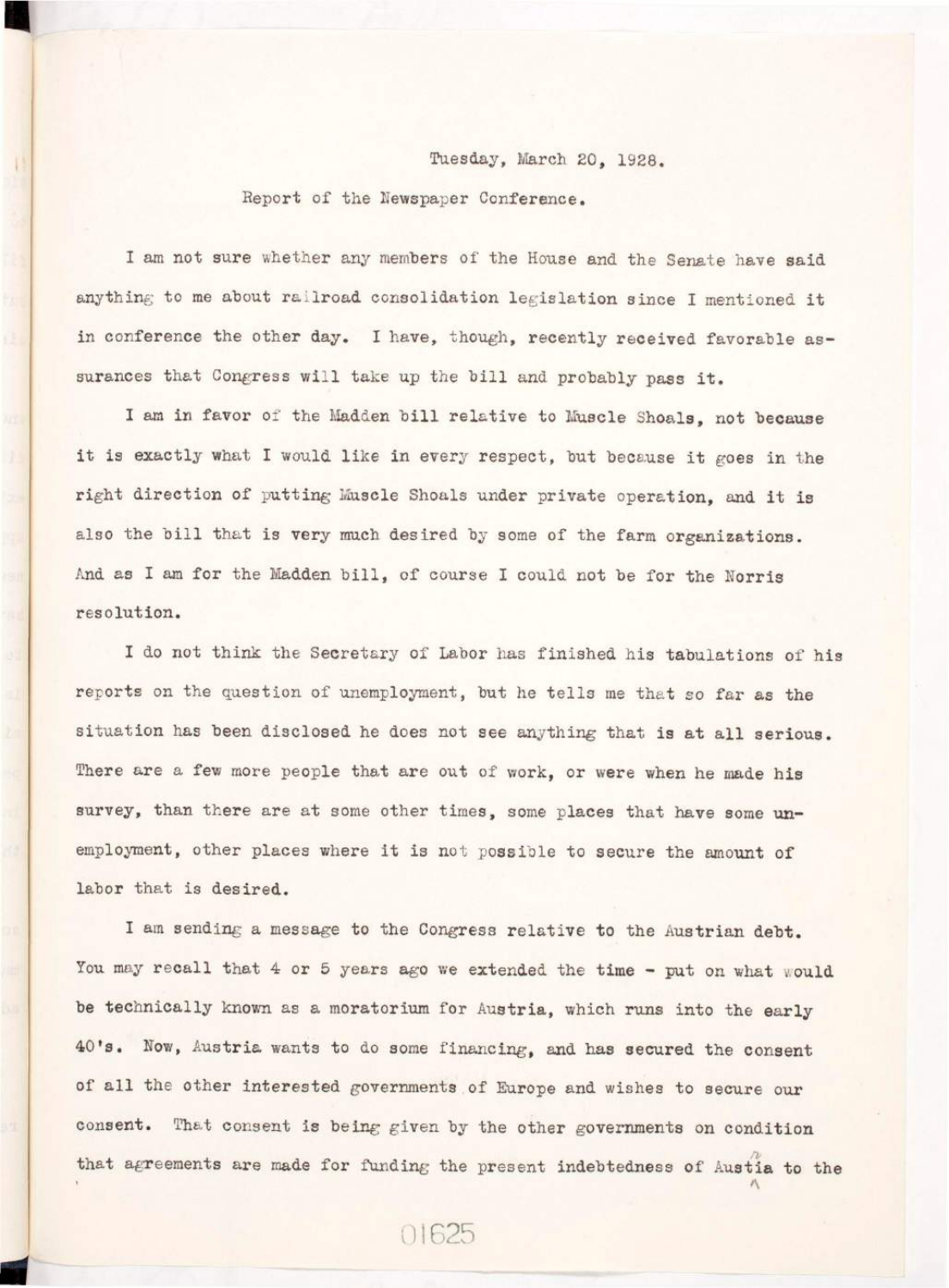other countries. We thought we should go in on the same basis. So that I am asking for legislation that would authorize us to grant the extension that is requested and to accept a funding settlement with Austria that will be as good as that which is given to any of the other countries.

Question: Will that message go up today?

 $2.5$ 

President: It is on the way now.

I saw some headline relative to a proposal that was made by Governor Fisher for a conference for the purpose of trying to arrange some adjustment of the coal industry. If it is true that he is suggesting that representatives of the States and of the operators and of the miners and the National Government should all come together, my offhand opinion would be that such a conference would be so large that any practical and affirmative result would be very doubtful. You will probably recall that the Secretary of Labor, with my approval, called a conference of miners and operators just at the opening of the Congress, which did not result in any affirmative action. Some of the operators did not appear in person, but sent messages. If this was a mere question of wages, something of that kind might hold out more promise of effective success, but it is a question of reorganizing the coal industry. I don't want to indicate that if Governor Fisher wishes to have a conference of that kind that I should in any way oppose it or fail to have representatives of the Labor Department there. Now, it may be that he has something in mind that will be very practical and helpful. He is, of course, quite conversant with the coal industry and the coal situation, and any suggestion he made ought to be given very careful consideration. Of course, if he meant to have a small conference, that would remove some of the objections that at present appear to me, but I assume he intends to have representatives from

**01626**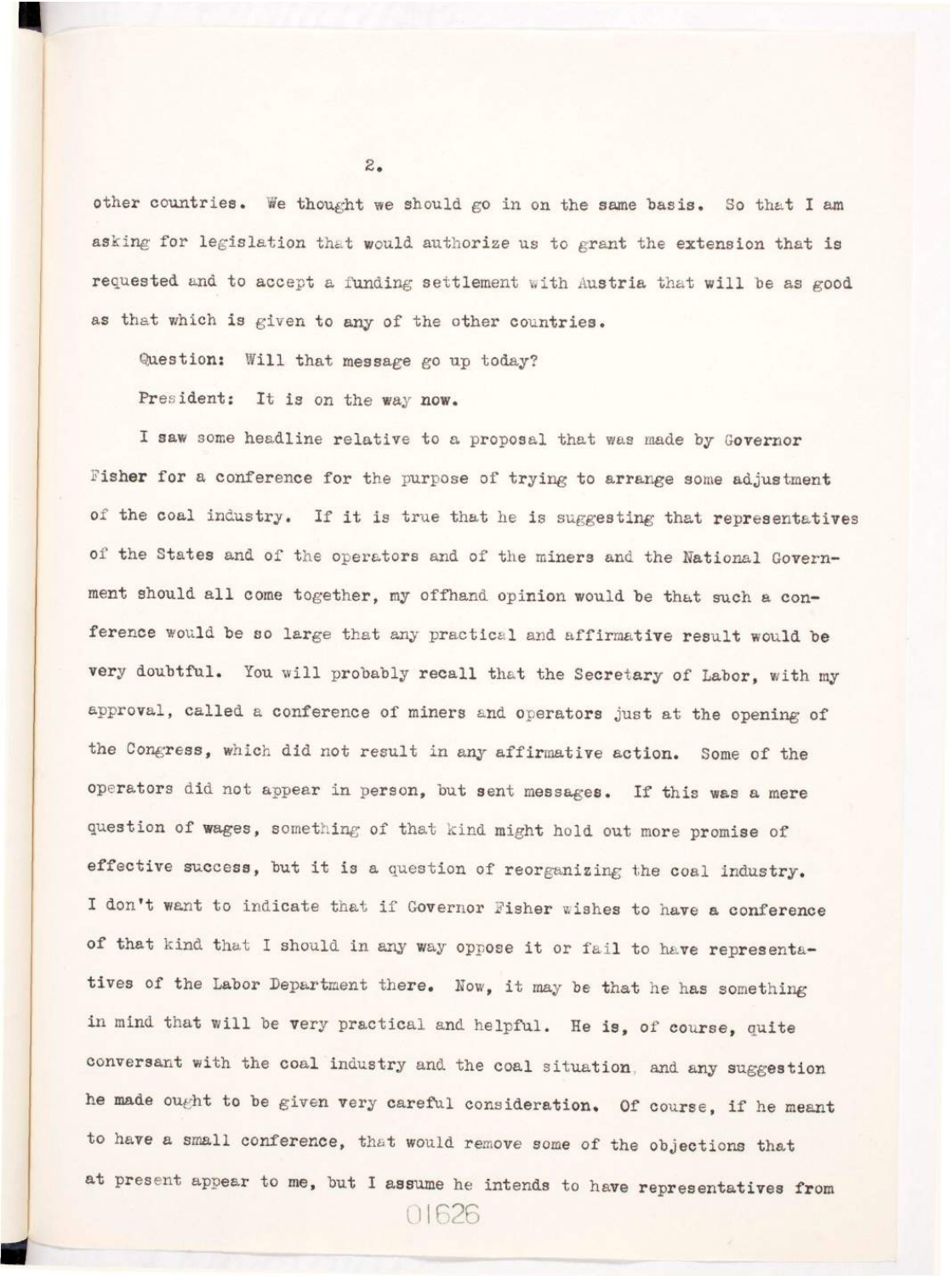quite a large number of States, and if there are going to be representatives and<br>from all the operators, from those who are engaged as employees. it would make it quite a large gathering. The operators perhaps might send one or two operators, perhaps the employees might send one or two representatives, and in operators, perhaps the employees might send one or two representatives, and i n that way keep the conference from being too large.

I have jus t learned with great regret of the death of William F. Brooks, the Republican National Committeeman from Minnesota. The message came last night from Minneapolis. He is the third member of the Committee that has died quite recently, Mr. Keeling of Indiana, and Mr. Remmel of Arkansas. I am sending an expression of sympathy to Mr. Brooks' family.

I regretted very much the rejection of my nomination of Commissioner Esch to succeed himself on the Interstate Commerce Commission. It is never possible to secure perfect men for any place. Commissioner Esch has had long experience and was in possession of very valuable information that would be helpfu l i n the discharge of the functions of the functions of his office . As he had already she had already been confirmed by the Senate, I assumed that he would still continue to be  $He$  is considered./ a man of such character and attainments as would be worthy of their confirmation again. The results seem to have turned on some decisions the services of men of the calibre I ought to have for that important post. I t is a post of great importance. Some the later in the later of the line of the line of the second only to t appointment, and I am going to ask him to remain for the present. My appointment would continue in effect until the Senate adjourns, in order that he may ment would continue it the Senate adjournal the Senate adjournal the Senate adjournal to the may be may be may finish up some of the work that he has peculiarly under his control on the

 $5.$ 

sending an expression of sympathy to Mr. Brooks' family.

01627